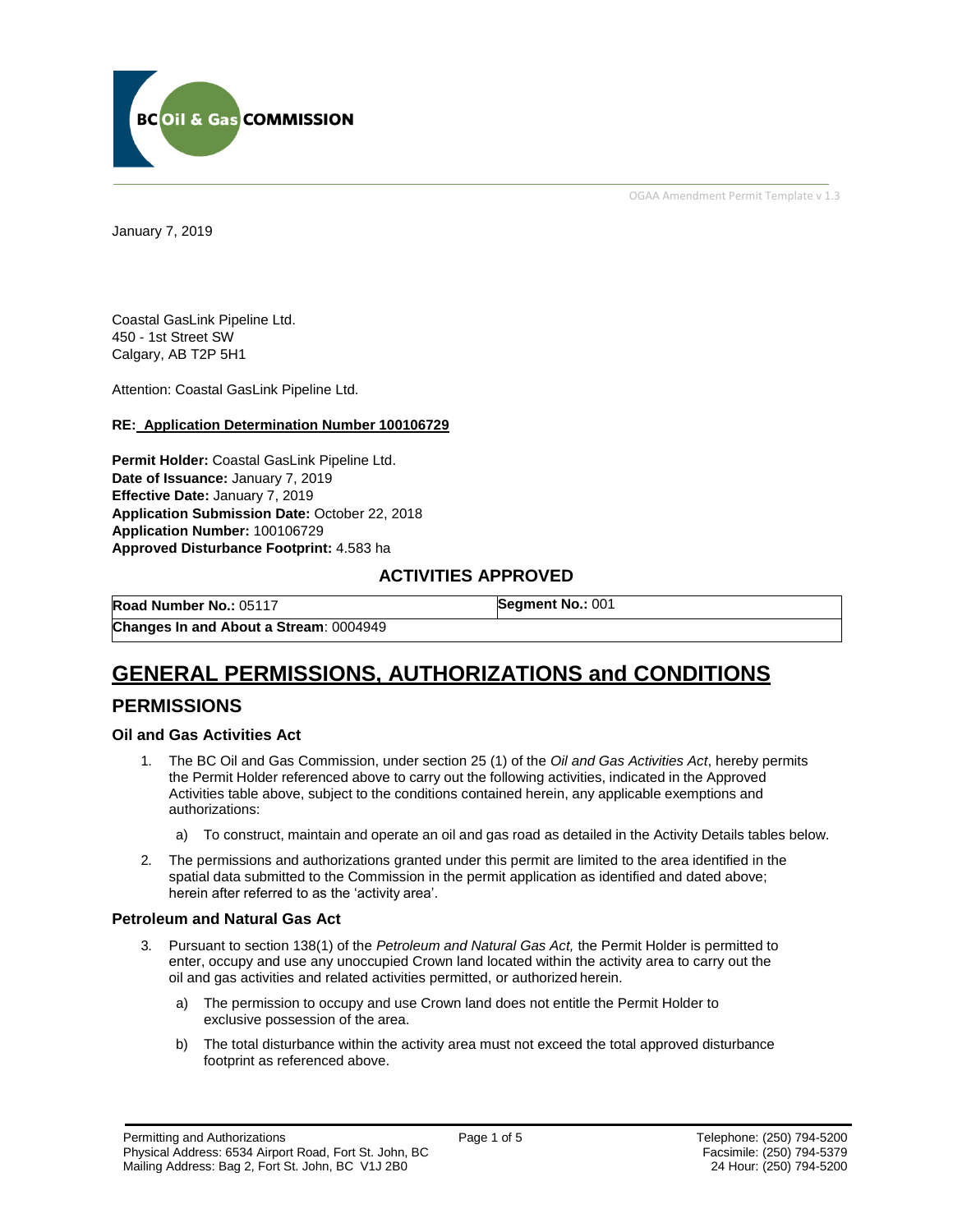## **AUTHORIZATIONS**

#### **Forest Act**

4. The Commission, pursuant to section 47.4 of the *Forest Act*, hereby authorizes the removal of Crown timber from the activity area under the cutting permits associated with the Master Licence(s) as follows:

**[Master Licence to Cut No.:](#page-0-0)** M02617

**Cutting Permit No.:** 5

**Timber Mark No.:** MTC654

**Total New Cut:** 4.58

**[Forest District](https://ams-crd.bcogc.ca/crd/)**: (DKM) Coast Mountains Natural Resource District

**[Region:](#page-0-1)** Interior

5. The cutting permits are deemed spent upon the submission of the post-construction plan or upon either the cancellation or expiry of the activities authorized under the permit.

## **CONDITIONS**

#### **Notification**

- 6. Within 60 days of the completion of construction activities under this permit, the Permit Holder must submit to the Commission a post-construction plan as a shapefile and PDF plan accurately identifying the location of the total area actually disturbed under this permit. The shapefile and plan must be submitted via eSubmission.
- 7. The Permit Holder must notify First Nations who may have Aboriginal Interests identified, as per the BC First Nations Consultative Areas Database, a minimum of five (5) working days prior to commencement of construction.

#### **General**

- 8. The rights granted by this permit in relation to unoccupied Crown land are subject to all subsisting grants to or rights of any person made or acquired under the *Coal Act, Forest Act, Land Act, Mineral Tenure*  Act, Petroleum and Natural Gas Act, Range Act, Water Sustainability Act or Wildlife Act, or any extension or renewal of the same.
- 9. The Permit Holder must not assign, sublicense or permit any person other than its employees, contractors or representatives, to use or occupy any Crown land within the activity area without the Commission's written consent.
- 10. The Permit Holder must ensure that any Crown land within the activity area is maintained in a condition so as to minimize hazards, including but not limited to hazards associated with storage of materials and equipment.
- 11. The Permit Holder must ensure that any Crown land within the activity area is maintained free of garbage, debris and unused equipment.

#### **Environmental**

- 12. Construction activities must not result in rutting, compaction or erosion of soils that cannot be reasonably rehabilitated to similar levels of soil productivity that existed on the activity area prior to the construction activities taking place.
- 13. Any temporary access must be constructed and maintained in a manner that provides for proper surface drainage, prevents pooling on the surface, and maintains slope integrity.
- 14. Except with leave of the Commission, the permit holder must not undertake clearing or significant maintenance activities within UWR U-6- 009 between November 1 and May 1.

#### **Clearing**

15. The Permit Holder is permitted to fell any trees located on Crown land within 1.5 tree lengths of the activity area that are considered to be a safety hazard according to *Workers Compensation Act*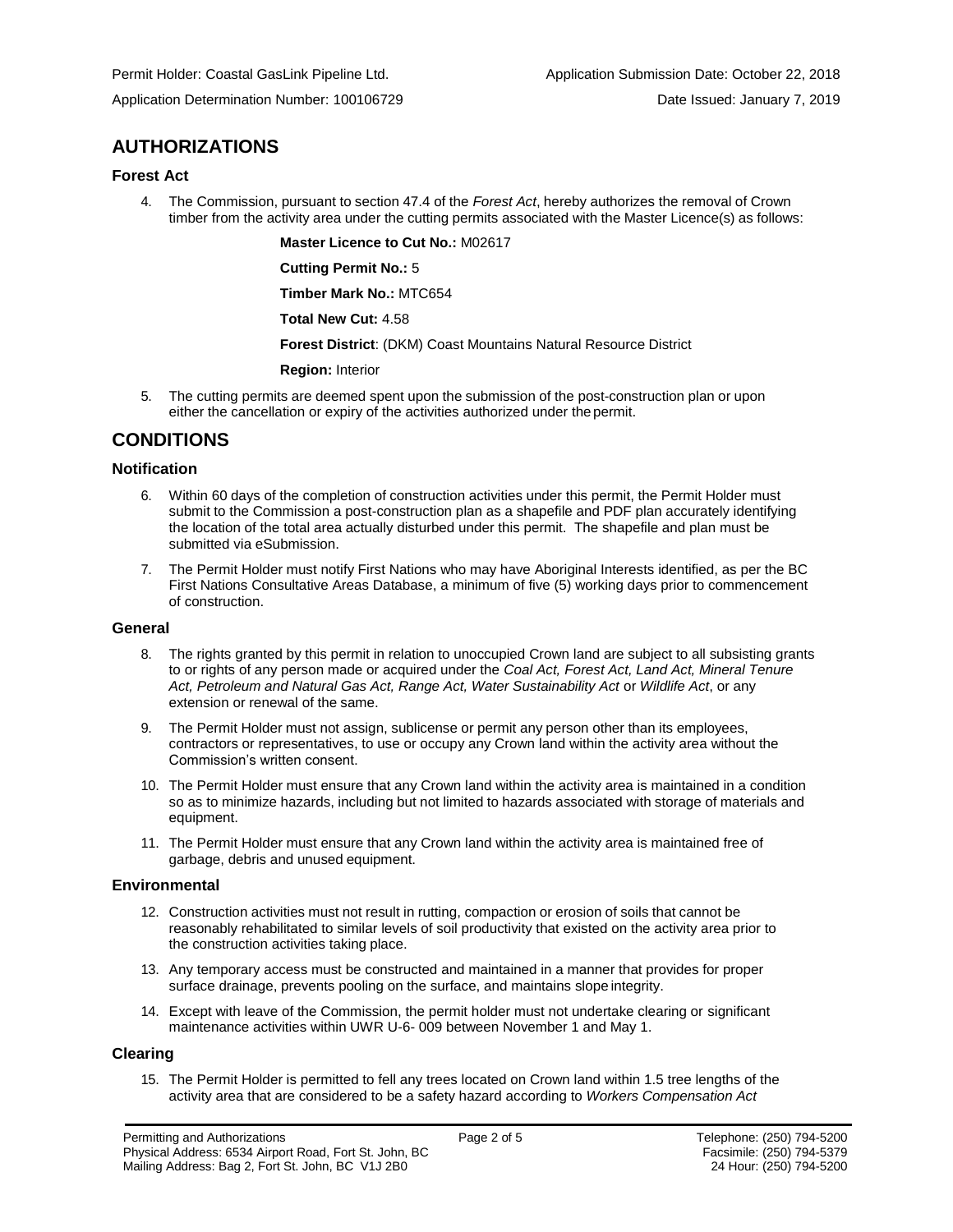Application Determination Number: 100106729 Date Issued: January 7, 2019

regulations and must be felled in order to eliminate the hazard. Trees or portions of these trees that can be accessed from the activity area without causing damage to standing timber may be harvested.

- 16. The holder of the cutting permit must pay to the government, stumpage and any waste billing determined in accordance with the terms of this authorization.
- 17. All harvested Crown Timber must be marked with the cutting permit's associated Timber Mark.
- 18. Any waste assessments applied under the Master Licence to Cut are subject to the merchantability specifications and monetary waste billing requirements in the Provincial Logging Residue and Waste Manual specific to the region associated with the Cutting Permitauthorization.
- 19. Stumpage for Cutting Permit No. 5 will be calculated in accordance with the Interior Appraisal Manual as amended from time to time.

#### **Water Course Crossings and Works**

- 20. Stream, lake and wetland crossings must be constructed in accordance with the methods and any mitigations, as specified in the application.
- 21. In-stream activities within a fish bearing stream, lake or wetland must occur
	- a) [during the applicable reduced risk work windows as specified in the](#page-0-0) Region 6 Skeena Reduced Risk In-stream Work Windows and Measures ;or
	- b) in accordance with alternative timing and associated mitigation recommended by a Qualified Professional and accepted by the Commission; or
	- c) in accordance with an authorization or letter of advice from Fisheries and Oceans Canada that is provided to the Commission.
- 22. At any time, the Commission may suspend instream works authorized under this permit. Suspensions on instream works will remain in place until such time as the Commission notifies permit holders that works may resume. Reasons for suspension of works may include, but are not limited to, drought conditions and increased environmental or public safety risks.
- 23. Equipment used for activities under this Permit must not be situated in a stream channel unless it is dry or frozen to the bottom at the time of the activity.
- 24. Following initial construction, stream crossings are authorized for necessary road modification or maintenance activities on the activity area except for:
	- a) construction or replacement of a bridge or major culvert on a S1, S2, S3 or S5stream;
	- b) installation of a closed bottom structure in a fish bearing stream;
	- c) excavation or grading of a stream bank or stream bed;
	- d) works within a Temperature Sensitive Stream established by order under s. 27 ofthe Environmental Protection and Management Regulation; or
	- e) Works within a Fisheries Sensitive Watershed established by order under section 28 of the Environmental Protection and Management Regulation.
- 25. Stream crossings for roads must be constructed, maintained and deactivated according to the following requirements, as applicable:
	- a) Only bridges, culverts, ice bridges or snow fills may be constructed at stream crossings.
	- b) Snow fills must consist of clean snow and may only be located on streams that are dry or frozen to the bottom during the period of construction, maintenance and use. Where periodic thaws are anticipated, culverts must be installed to allow meltwater to pass through. Snow fill and any installed culverts must be removed prior to spring snowmelt.
	- c) Ice bridges on fish bearing streams may only be constructed where sufficient water depth and stream flows prevent the bridge structure from coming incontact with the stream bottom.
	- d) Water applied to construct an ice bridge on a water body must be sourced in accordance with the *Water Sustainability Act* unless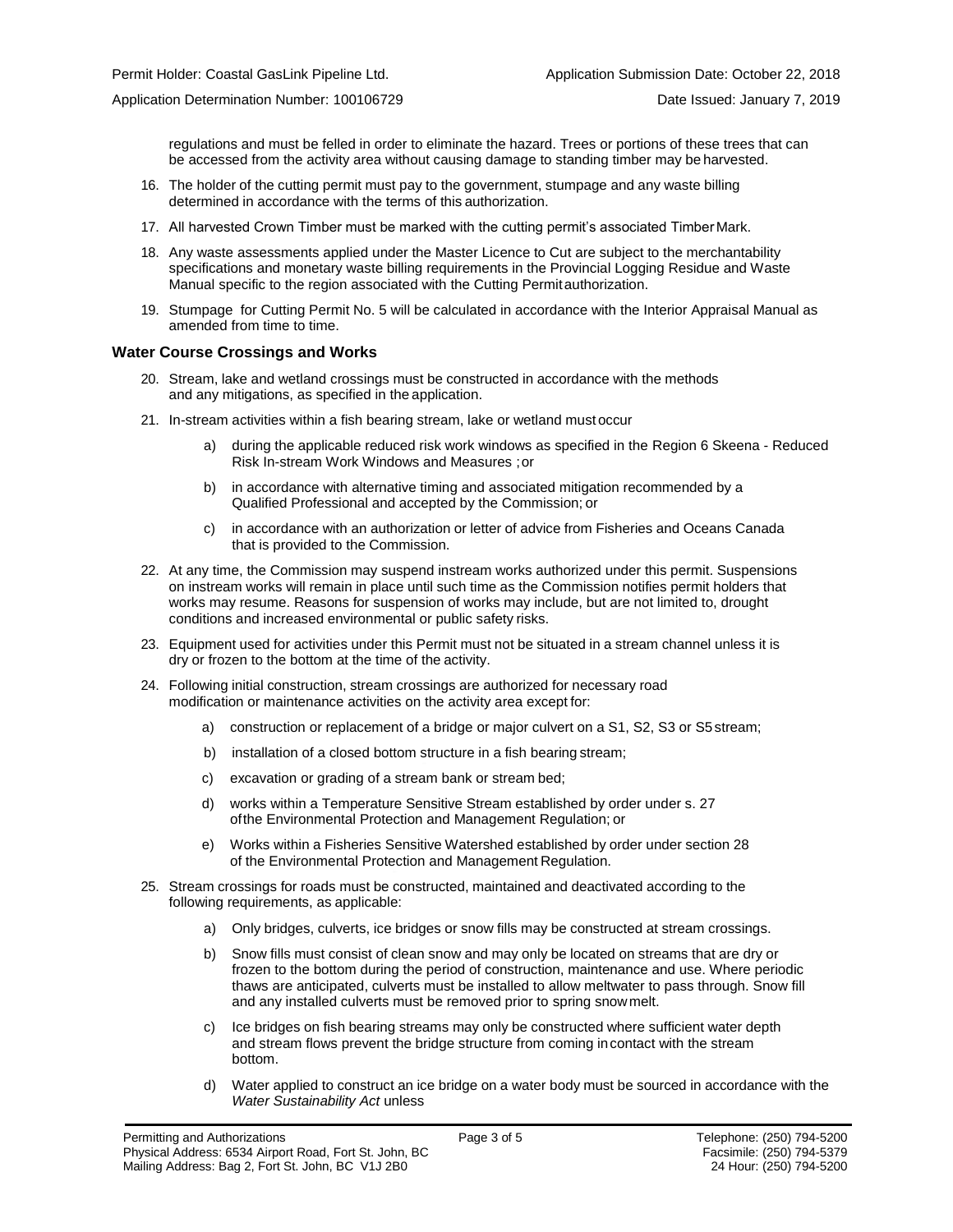Application Determination Number: 100106729 Date Issued: January 7, 2019

- (i) the water body is a stream with a stream channel width of at least 5 metres and is not designated as a sensitive stream under the Fish Protection Act, or has a riparian class of W1, W3, or L1,
- (ii) the water is sourced from the same water body proximal to the location on which the ice bridge is constructed,
- (iii) the water body is not within the boundaries of a public park,
- (iv) pump intakes do not disturb beds of streams or wetlands except as necessary for the safe installation and operation of equipment, and are screened with a maximum mesh size and approach velocity in accordance with the Fisheries and Oceans Canada Freshwater Intake End-of-Pipe Fish Screen Guideline, and
	- (a) where the water body is a stream, the flow of water in the stream at the time and location of pumping exceeds 60 litres per second and the instantaneous pumping rate does not exceed 1% of the water flowing in the water body at the time and location the pumping occurs, or
	- (b) where the water body is a lake or pond, the cumulative volume of water withdrawn does not exceed 10 cm of lake or pond depth, calculated asthe product of lake or pond surface area x 10 cm;
- e) Bridge or culvert abutments, footings and scour protection must be located outside the natural stream channel and must not constrict the channel width.
- 26. Wetland crossings must be constructed, maintained and removed in accordance with the following:
	- a) Organic cover within and adjacent to the wetland must be retained;
	- b) Minimize erosion or release of sediment within the wetland;
	- c) Any padding materials must be placed on the wetland surface only and must not be used for infilling;
	- d) Any padding materials must be removed as soon as practicable following construction, considering weather and ground conditions; and
	- e) The wetland, including banks and bed, must be restored, to the extent practicable, to the condition that existed before the crossing was initiated.

#### **Archaeology**

- 27. An Archaeological Impact Assessment (AIA) is required for the proposed development area prior to any development activities taking place.
- 28. An AIA report must be submitted to the Commission as soon as practicable.
- 29. If artifacts, features, materials or things protected under section 13(2) of the Heritage Conservation Act are identified the permit holder must, unless the permit holder holds a permit under section 12 of the Heritage Conservation Act issued by the Commission in respect of that artifact, feature, material or thing:
	- a. immediately cease all work in the vicinity of the artifacts, features, materials or things;
	- b. immediately notify the Commission and the Archaeology Branch of the Ministry of Forests, Lands and Natural Resource Operations and Rural Development
	- c. refrain from resuming work in the vicinity of the artifacts, features, materials or things except in accordance with an appropriate mitigation plan that has been prepared in accordance with the Heritage Conservation Act and approved by the Archaeology Branch of the Ministry of Forests, Lands and Natural Resource Operations and Rural Development.